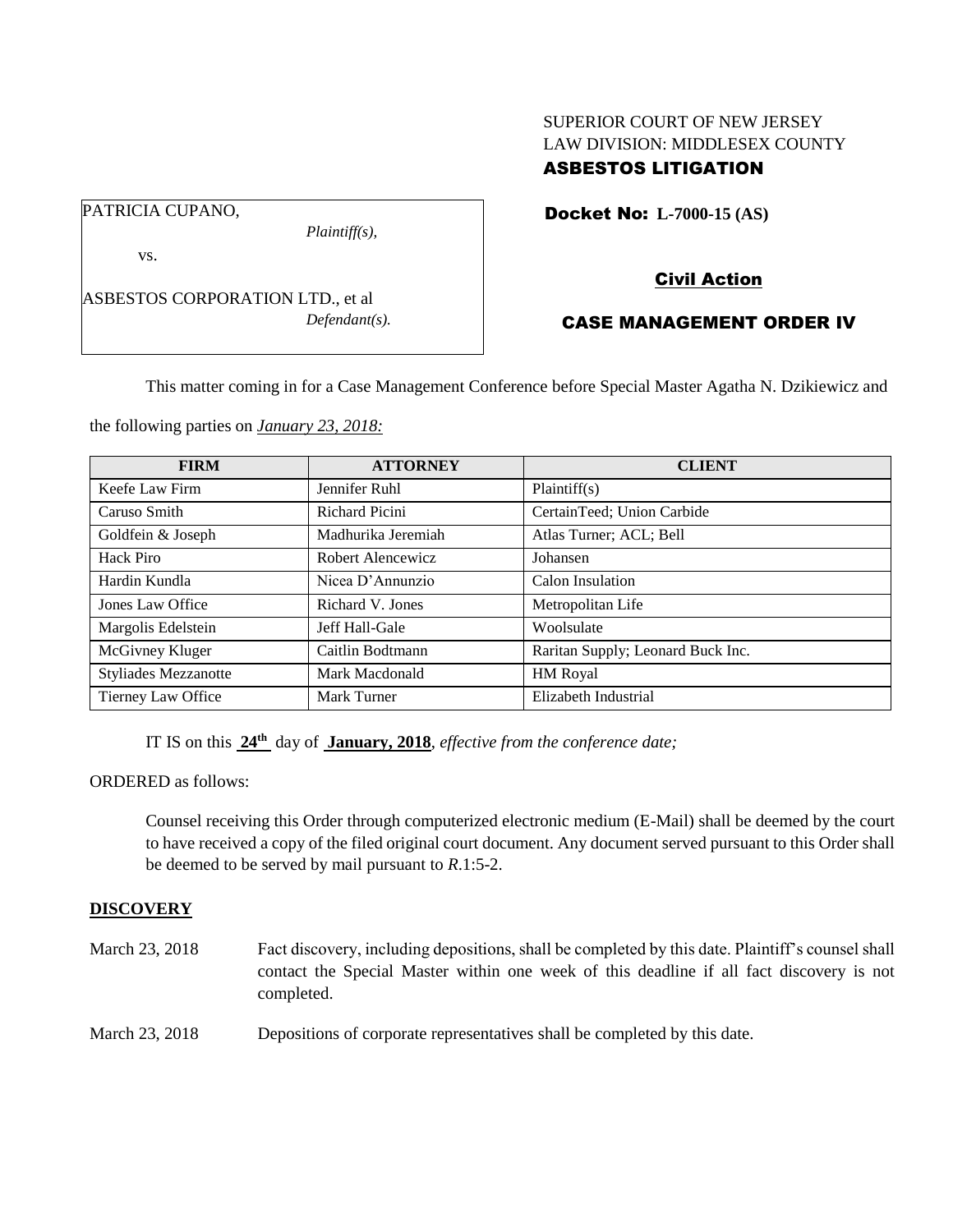## **EARLY SETTLEMENT**

March 30, 2018 Settlement demands shall be served on all counsel and the Special Master by this date.

### **SUMMARY JUDGMENT MOTION PRACTICE**

- March 30, 2018 Plaintiff's counsel shall advise, in writing, of intent not to oppose motions by this date.
- April 13, 2018 Summary judgment motions shall be filed no later than this date.
- May 11, 2018 Last return date for summary judgment motions.

#### **MEDICAL DEFENSE**

| March 23, 2018 | Plaintiff shall serve medical expert reports by this date.                                                                                                                                                                                               |
|----------------|----------------------------------------------------------------------------------------------------------------------------------------------------------------------------------------------------------------------------------------------------------|
| March 23, 2018 | Upon request by defense counsel, plaintiff is to arrange for the transfer of pathology specimens<br>and x-rays, if any, by this date.                                                                                                                    |
| July 13, 2018  | Defendants shall identify its medical experts and serve medical reports, if any, by this date.<br>In addition, defendants shall notify plaintiff's counsel (as well as all counsel of record)<br>of a joinder in an expert medical defense by this date. |

### **LIABILITY EXPERT REPORTS**

| May 31, 2018 | Plaintiff shall identify its liability experts and serve liability expert reports or a certified expert |
|--------------|---------------------------------------------------------------------------------------------------------|
|              | statement by this date or waive any opportunity to rely on liability expert testimony.                  |
|              |                                                                                                         |

July 13, 2018 Defendants shall identify its liability experts and serve liability expert reports, if any, by this date or waive any opportunity to rely on liability expert testimony.

## **EXPERT DEPOSITIONS**

July 31, 2018 Expert depositions shall be completed by this date. To the extent that plaintiff and defendant generic experts have been deposed before, the parties seeking that deposition in this case must file an application before the Special Master and demonstrate the necessity for that deposition. To the extent possible, documents requested in a deposition notice directed to an expert shall be produced three days in advance of the expert deposition. The expert shall not be required to produce documents that are readily accessible in the public domain.

#### **PRE-TRIAL AND TRIAL**

| April 5, 2018 @ 10:00am | Settlement conference. All defense counsel shall appear with authority to negotiate<br>settlement and have a representative authorized to negotiate settlement available by<br>phone. Any request to be excused from the settlement conference shall be made to the<br>Special Master no later than 4:00pm of the day prior to the conference. |
|-------------------------|------------------------------------------------------------------------------------------------------------------------------------------------------------------------------------------------------------------------------------------------------------------------------------------------------------------------------------------------|
| July 18, 2018 @ 10:00am | Settlement conference. All defense counsel shall appear with authority to negotiate<br>settlement and have a representative authorized to negotiate settlement available by                                                                                                                                                                    |

 $\_$  ,  $\_$  ,  $\_$  ,  $\_$  ,  $\_$  ,  $\_$  ,  $\_$  ,  $\_$  ,  $\_$  ,  $\_$  ,  $\_$  ,  $\_$  ,  $\_$  ,  $\_$  ,  $\_$  ,  $\_$  ,  $\_$  ,  $\_$  ,  $\_$  ,  $\_$  ,  $\_$  ,  $\_$  ,  $\_$  ,  $\_$  ,  $\_$  ,  $\_$  ,  $\_$  ,  $\_$  ,  $\_$  ,  $\_$  ,  $\_$  ,  $\_$  ,  $\_$  ,  $\_$  ,  $\_$  ,  $\_$  ,  $\_$  ,